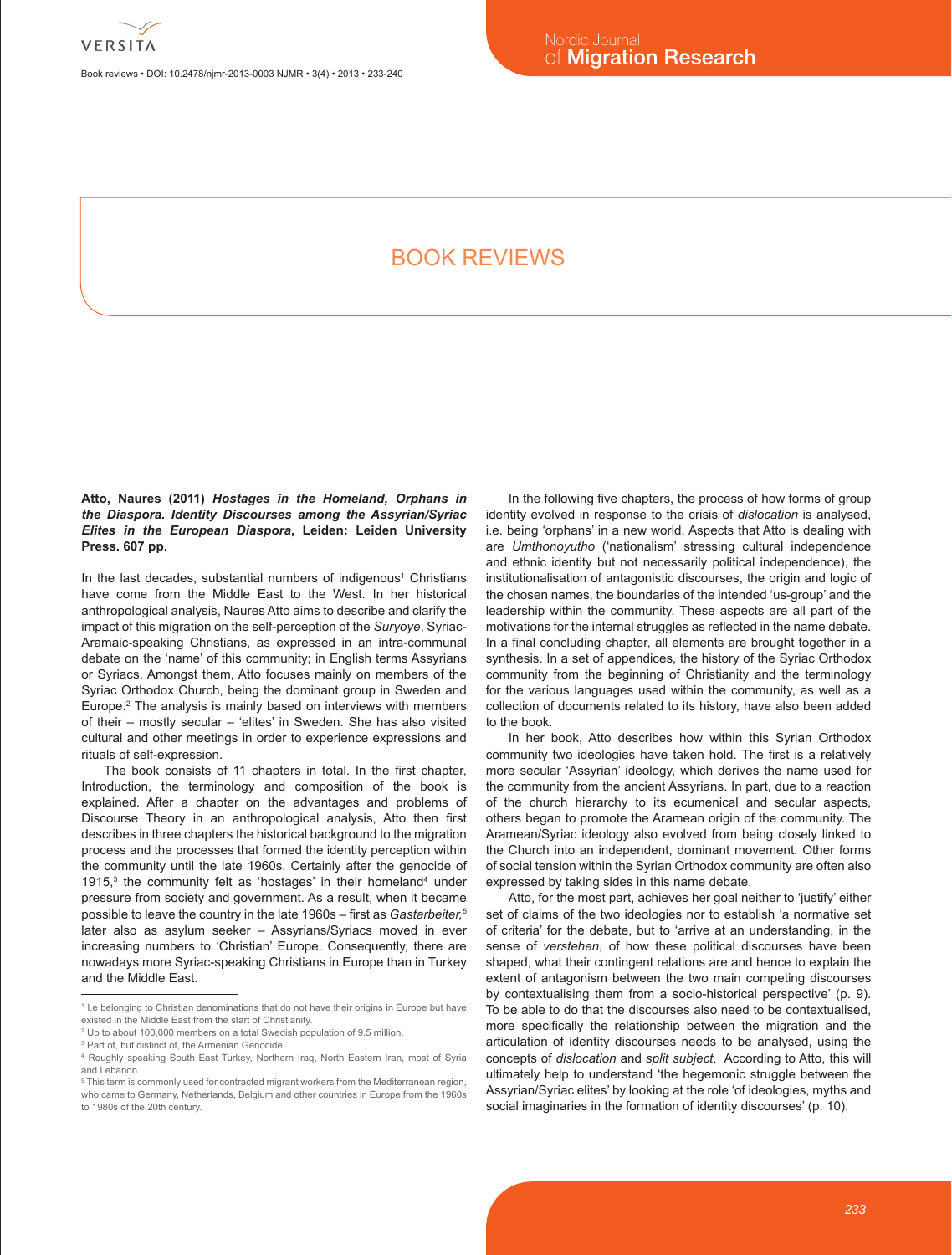Although 'history-heavy' for an anthropological study, I agree that this is needed in order to understand the process of identity formation, or rather transformation, which is expressed by this debate over the 'name' of the community. As Atto concentrates on the internal aspects of the debate, it would be intriguing to know if and how this debate has a more direct impact on the relationship with the wider Swedish society. She has announced to address these aspects – e.g. the role of Assyriska FF for the Assyrian/Syriac community and Swedish soccer fans – in a later book. In addition, the perspective of those of the community, which has remained in the Middle East, would also be a much appreciated counterpart to this study.

In her analysis, Atto clearly illustrates that the process of identity formation and reformation is never ending, never straightforward, that no migrant community is a monolithic unit, but that there are many factions or opinions within the community, which also – often rather quickly – evolve and transform. Her analysis shows that groups conglomerate around symbols and myths, which provide a framework on which these opinions about group identity can be formulated and discussed. These discussions can be heated, as identity is based mainly on emotion and belief.

In general, the book is easy to read. However, it slightly suffers from a typical ailment of dissertations, i.e. wanting to be all inclusive – and as a result is at times slightly repetitive. It also lacks an index. Atto uses Discourse Theory mainly for the analysis of the debate in the diaspora, but sadly, hardly ever for the historical parts. However, the book is very informative about a piece of history of the 20th century, which most people are unaware of.

This book is not only important for this specific case study, but it will also provide an interesting material for a comparison with other migrant groups, who struggle with expressing their identity in a strange society. In trying to preserve their identity by way of symbols and myths, while at the same time showing their participation in their new society, many migrant groups are not always fully understood by members of the receiving community. In the debates resulting from this lack of understanding, especially those that concentrate on Muslim communities from the Middle East, religion takes centre stage as the predominant source of these symbols and myths. This book provides the opportunity to study a group from the same region, also built around 'religion' – but this time Christianity – which has to adapt and integrate into a Western society. Even though there are many other – non-religious – differences between these groups, it will nevertheless help to test some 'assertions' in the debate over Islamic migrants in Western societies. Therefore, advanced students and scholars in Anthropology related to the field of migrant studies will profit from this book as well those who are interested in the history of this specific minority in Western European societies in general.

Dr. Jan J. Van Ginkel\*

Leiden University/Australian Catholic University

## **Charsley, Katharine (ed.) (2012)** *Transnational Marriage. New Perspectives from Europe and Beyond***, New York and London: Routledge. 249 pp.**

While the number of transnational marriages has increased substantially over the last few decades, the attention of the phenomenon in migration research has lagged behind. In this anthology, editor Katharine Charsley has brought together studies on transnational marriage with a broad range of perspectives, varying from legal contexts to integration processes and gendered dynamics. The book hopes to 'contribute to knowledge, debate and conceptual

development in this expanding field' (p. 22) and to present substantial new empirical material while taking a fresh look at key concepts in this area.

The editor is a Britain-based lecturer in sociology, researching mostly Pakistani transnational marriages and marriage-related migration to the UK. The other contributors are researchers and lecturers at other European universities, research centres and thinktanks, from the fields of development studies, anthropology, social policy, cultural studies and law, with the common link between authors being influenced by migrant transnationalism. Many chapters are based on qualitative research methods, supplemented with some survey findings and other statistics. The book consists of four parts, with main concepts being discussed in the first part, whereas the other three examine legal contexts; marriage, transnationalism and belonging; and gender, power and visibility.

In the first chapter, Charsley notes that the field of transnational marriage has remained conceptually underdeveloped, partly as a result of the very different academic traditions in the field. Charsley argues that, 'these multiple levels of variation (empirical, scholarly and terminological) combine to create a complex academic literature presenting challenges for synthetic understanding' (p. 5). According to Charsley, some of the most widely used terms are: family formation/marriage migration, family reunification/family reunion, family migration, and dependent or tied migration. Lucy Williams presents an alternative delineation of transnational marriage in Chapter 2 and places it within a broader context of global marriage migration. The various actors that are involved in marriage migration are described, each using their own frameworks, being academic, legislative or policy-framed.

The best chapter of part II on legal contexts contextualises one of Europe's most restrictive immigration and integration policy frameworks: Danish marriage migration regulations, written by Martin Bak Jørgensen. The Danish political discourse, aimed at integration, views migrants' transnational affiliations as undesirable as they would hamper integration. The chapter describes how integration and immigration policies have structurally discouraged homeland marriages and spousal reunification. An interesting chapter in the third part of the book is from Iain Walker, examining marriages by the highly mobile people from Ngazidja in the Comoro islands. These migrants' spatial belonging to their villages of origin is reinforced through marriage rituals, which do not seem to subside over time.

The final part of the anthology dealing with gender, power and visibility may be the strongest part of the book, starting with a contribution from Anika Liversage, examining divorce among Turkish immigrants in Denmark. The instability of homeland marriages is approached by mixed methods. Interviews with Turkish divorcé(s) reveal the changing power dynamics of generation and gender, with those unhappily married in the 1980s not divorcing because of prevailing norms against divorce, poor options upon return in Turkey and a lack of familiarity with Danish society. The chapter illustrates the frictions people living in transnational social fields, with influences from culturally distant countries, may experience. Next, Jessica Mai Sims describes media stereotypes of 'Thai-brides' in the UK, which centres on gender, race, marriage and sexuality. Mai Sims examines the integration experiences of these migrants, showing that these women are strong in building community networks in Britain, despite being geographically dispersed. In the concluding chapter, Charsley discusses marriage, migration and transnational social spaces, applied to the UK. She states that marriage-related migrants are more diverse than those found in academic, governmental and

*<sup>\*</sup> E-mail: J.J.van.Ginkel@hum.leidenuniv.nl*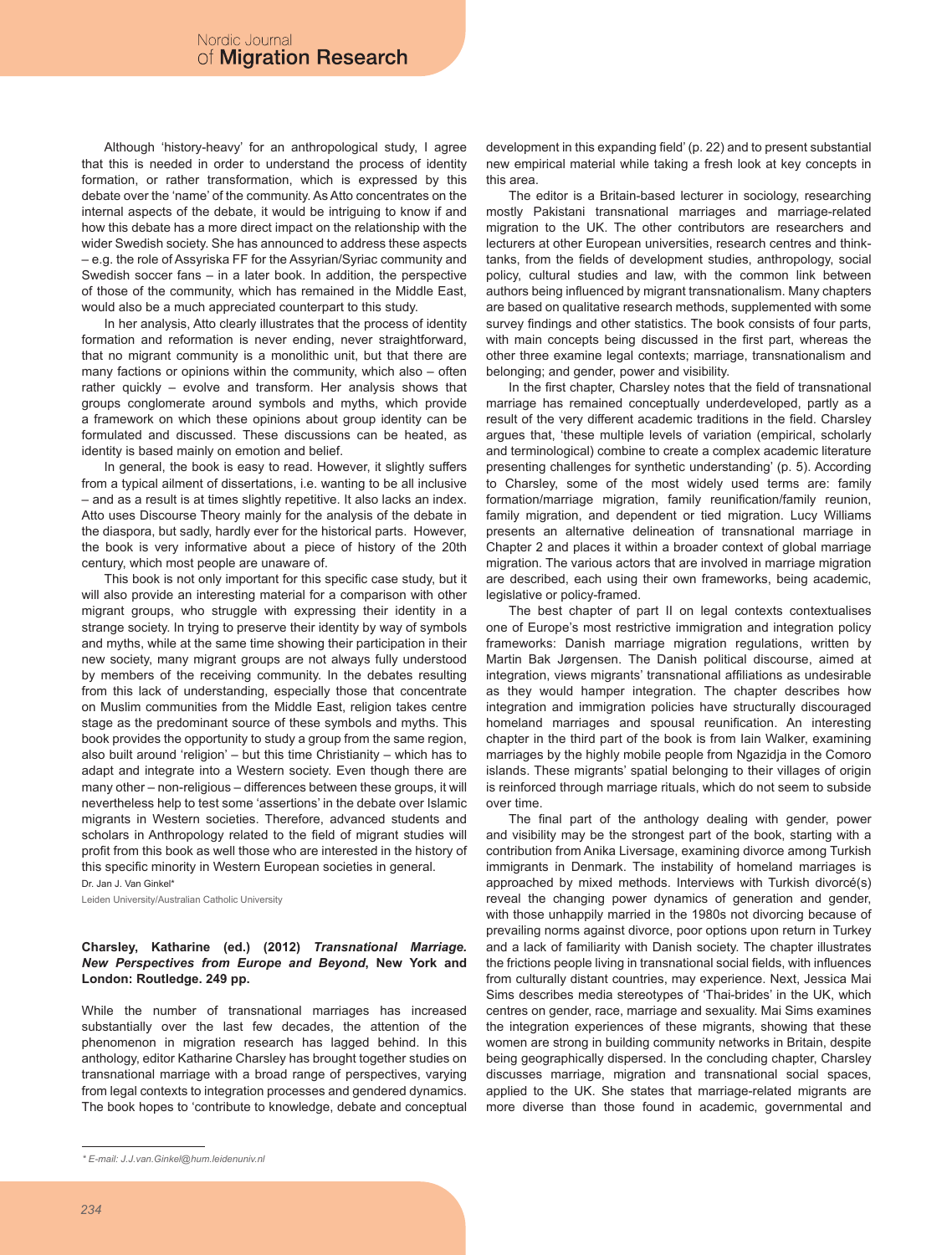popular representations. This is supported by UK statistics on marriage-related migration, focusing on nationalities, gender aspects and statistics on those that were rejected settlement. Charsley sketches some contours of transnational social spaces, formed by the migrants' networks including those with non-migrants, using four migrant groups as examples. In doing so, she shows the diversity of marriage and transnational social spaces.

The main drawback of the book is the absence of common terminology. Instead of using a unifying definition of transnational marriage, the book 'bring[s] together a constellation of forms of marriage which in one way or another cross national boundaries' (p. 15). Charsley does propose a set of terms and definitions, but 'these categories are not necessarily those employed by the contributors to this volume' (p. 19). All chapters employ their own, varied definitions of transnational marriage, or strikingly in some, do not define the marriages studied. This is a missed opportunity and causes confusion and a somewhat incoherent compilation of chapters. Nevertheless, most marriages studied in the book refer to so-called homeland marriages, such as Pakistanis in the UK marrying Pakistani migrants from Pakistan, focusing on marriage migration from low-income to high-income countries. With a few exceptions, other types of transnational marriages are not mentioned whatsoever, such as intra-European marriages, mixed marriages between partners who meet locally, and so forth. Perhaps, these relationships were not considered by the authors as they are less visible in society, do not encounter the same legal issues as other transnational couples or are met with less prejudice. In the last chapter, the editor writes that the focus of the book actually reflects academic, policy and media discourses, and is not in accordance with actual marriage-related migration patterns.

As is often the case with anthologies, the styles used in the different chapters vary significantly. This is not a huge drawback; it is more of an issue that they are not equally well structured and are of inconsistent quality. In addition, only some authors have included a methodology section, whereas others do not include vital information on definitions, data and methods. Furthermore, I would have liked to read on the role of language in the processes described. Migrant groups such as Indians, Pakistanis and Filipinos have the advantage of speaking English when they come to the UK, where much of the research in the book is based. Others, such as Turks in Denmark or Thais in the UK, lack this linguistic advantage and consequently will have to face more challenges to social integration.

Those looking for interesting studies on transnational marriage with a legal, integration or gendered perspective will be happy to find this book. The merit of the compilation is that it shows that the phenomenon has so many angles to it, involving many government and other actors having a decisive role in such personal affairs. In addition, each and every chapter is interesting from a cultural perspective, showing the importance of local cultural traditions and national policies. Migration researchers have a lot of work to do in the field of transnational marriage and this is something that needs to be addressed. In general, there is a lack of appropriate data on transnational marriages in many countries. Those fortunate enough to have access to better data, such as information from registers, should seize the opportunity and utilise these to produce studies that reflect different types of transnational marriages in present-day societies. In a nutshell, many challenges remain, both theoretically and conceptually, in the intriguing field of transnational marriage. Karen Haandrikman\*

Dr. Researcher, Department of Human Geography, Stockholm University

# **Lancee, Bram (2012)** *Immigrant Performance in the Labour Market – Bonding and Bridging Social Capital***, Amsterdam University Press: Amsterdam. 184 pp.**

Over the last two decades, *social capital* has become one of the most popular and widely used concepts within the social sciences. Usually defined as the networks and relationships that bind people together and the norms of trust and reciprocity which underpin these relationships, the concept of social capital is routinely applied to explain such different phenomena as economic performance, the functioning of political institutions, corruption, voter turnout, public health and crime, among other things. Sometimes social capital is used as shorthand for the positive consequences of sociability for individuals, and sometimes it is used to define the collective social resources of communities and nations. In recent years, social capital has been extensively applied to the study of immigrants and their performance in the labour market. Because immigrants often lack the kind of networks and relationships that help access jobs and opportunities, social capital is used to explain both disadvantage and success in the labour market among immigrants. Yet, there is no widely held consensus neither regarding the proper definition, application and measurement of social capital nor regarding its potential effects for individuals and societies.

In this book, Bram Lancee provides a valuable contribution to both the social capital literature and the literature on immigrant performance on the labour market. The overall question is to what extent different kinds of social capital can help immigrants make headway on the labour market. The book offers a rigorous and extensive test of key hypotheses from the literature, applying stateof-the-art statistical research methods and comparative survey data on immigrants in Germany and the Netherlands. Lancee's approach is strictly quantitative and deductive. The book is based on Lancee's PhD thesis and starts out with an informative review of social capital theory, where he takes on some of the major debates within the literature. His approach focuses on social capital as an individual resource, borrowing a definition of social capital from Van der Gaag and Snijders (2004: 200) as 'the collection of resources owned by the members of an individual's personal social network, which may become available to the individual as a result of the history of these relationships'.

As the title suggests, his main concern lies in the distinction between *bonding* and *bridging* social capital: the former referring to within-group connections based on dense ties to family and kin and 'thick trust'; the latter referring to between-group connections to outsiders based on sparse ties and 'thin trust'. Both kinds of social capital are broken down into their *structural elements*, referring to relationships and their institutional embeddedness, and their *cognitive elements,* referring to the attitudes and values that underpin these relations. Using complex measures and scales based on a large comparative set of survey data, Lancee goes on to analyse the causal relationship between the possession of these various types of social capital and the individuals' outcomes on the labour market in terms of accessing jobs, increasing their income and occupational status and avoiding unemployment for various groups of immigrants in the two countries.

His main finding is that bridging ties to people outside one's own ethnic community is generally associated with positive labour market outcomes – while bonding ties within the ethnic community is not. His main finding thus confirms Robert Putnam's claim from more than a decade ago: 'whereas bonding is to get by, bridging is to get ahead' (Putnam 2000: 20). However, Lancee's analysis adds significant nuances and elaboration to the relationship between social capital

*<sup>\*</sup> E-mail: karen.haandrikman@humangeo.su.se*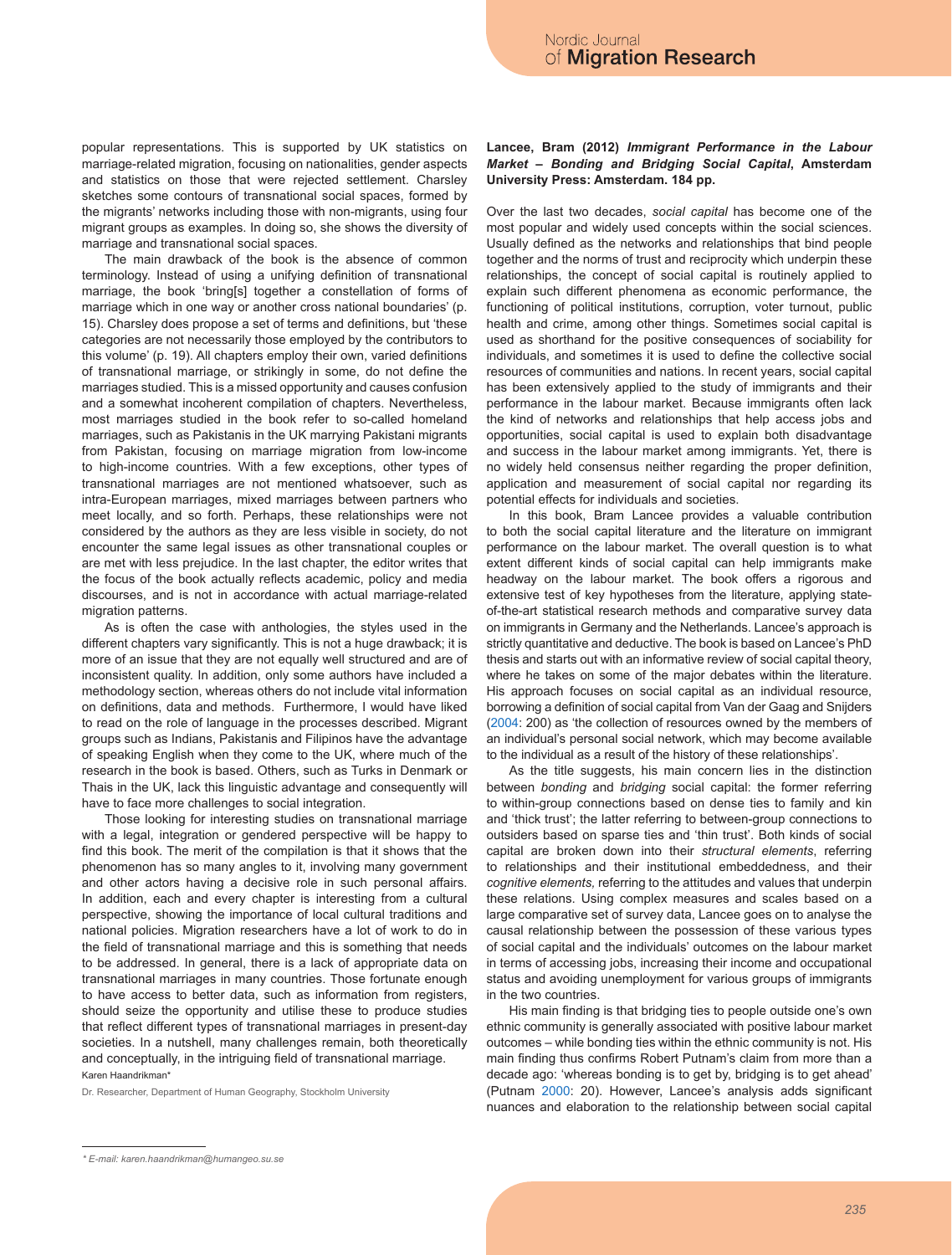and labour market performance. For example, he finds that social capital – both the bonding and bridging type – has a stronger positive effect for men than for women, and that the structural elements of social capital are more consequential than its cognitive elements, although cognitive social capital to some extent is found to be foundational for structural social capital. None of these findings come as a big surprise, although the lack of help which immigrants in Germany and the Netherlands can derive from their intra-ethnic bonding social capital to some extent appears to go against earlier findings on ethnic niches and enclaves from the US. The importance of intra-ethnic networks – or lack thereof – is something which definitely warrants further comparative research.

However, the most important contribution of this study is not its findings nor its theoretical discussions, but the methodological innovativeness and rigorousness through which the hypotheses are being tested. Lancee tackles head on the considerable problems of measurement and causality involved in establishing the relationship between the different forms of social capital and labour market outcomes, including reversed causality and unobserved heterogeneity, using both cross-sectional and panel data, and controlling for a wide number of background and intervening variables. His relentless attempts to falsify his own hypotheses are exemplary, and the outcome is highly convincing.

At the same time, the rigorousness of the analysis reveals some of the limitations in the concept of social capital itself. Lancee's application of social capital as an individual-level resource avoids the tautological pitfalls for which the more collective and macro-level applications of the term have been criticised (see e.g. Portes 1998; Portes & Vickstrom 2011). Nevertheless, it could be claimed that the conceptual distance between social capital as an explanatory factor and the outcomes that are to be explained is really not that far. The study leaves no doubt that forging social ties to the native population has a positive effect on labour market outcomes for immigrants, but this is probably not very surprising to most readers. Instead, this finding begs the question of why some immigrants are able to bridge the ethnic divide and access such networks and thus reap the economic benefits which comes along while others are not? What conditions promote the establishment of productive inter-ethnic relationships, and what conditions hinder them? The concept of social capital offers few answers to these questions. Social capital may be an important mechanism through which integration occurs, but it is less satisfying as a root cause.

Despite such objections, social capital will continue to be a useful concept in the tool-box of social scientists. Lancee has managed to overcome significant methodological difficulties in his application of the concept to the empirical material. This well-written, thoughtful and convincing book should be essential reading for anyone interested in the concept of social capital or in the labour market performance of immigrants. It will also be of value to any student or researcher looking for an example of excellent quantitative methodological craftsmanship.

#### Jon Horgen Friberg

PhD, Researcher, Fafo Institute of Labour and Social Research, Oslo, Norway

#### **References**

- Portes, A 1998, 'Social capital: Its origins and applications in modern sociology', *Annual Review of Sociology*, vol. 24, no. 1, pp. 1-24, DOI: 10.1146/annurev.soc.24.1.1.
- Portes, A & Vickstrom, E 2011, 'Diversity, social capital, and cohesion', *Annual Review of Sociology*, vol. 37, pp. 461-479, DOI: 10.1146/ annurev-soc-081309-150022.
- Putnam, RD 2000, *Bowling alone: The collapse and revival of American community*, Simon and Schuster, New York.
- Van der Gaag, MPJ & Snijders, TAB 2004, 'Proposals for the measurement of individual social capital', in *Creation and returns of social capital*, eds H Flap & B Völker, Routledge, London, pp. 199-218.

## **Lentin, Alana & Titley, Gavan (2011)** *The Crises of Multiculturalism: Racism in a Neoliberal Age***, London: Zed Books. 285 pp.**

In a Bourdieuian sense, *The Crises of Multiculturalism: Racism in a Neoliberal Age* is a demonstration of how to make an epistemological break with an unquestionable reality in today's societies, namely the unquestionable reality of 'multiculturalism' and its supposed failure. This is a reality presented to us every day, year after year, in almost every place and corner of the Western societies we move in. Alana Lentin and Gavan Titley invite us to question, and indeed confront this given reality.

Throughout six chapters, the authors demonstrate the dilemma of the Keiser and his invisible cloths, and how our world is packed by the 'recited truths' that create this illusion. In the first chapter, Lentin and Titley deal with the established, mediated reality of our time in which claims about multiculturalism and its supposed failure are presented. This is more of a story that goes like this: 'For long, immigrants in Europe have enjoyed the opportunity, created by us, Europeans, to preserve and cherish their cultural uniqueness. But now we realise that we did wrong to believe that multiculturalism could be the solution to manage the diversity. Our societies are now packed with unease, and social and cultural segregation. It is time to stop being naïve. Multiculturalism – the idea that we are able to build societies based on differences – has failed, and now is the time to make them, the immigrants, understand that we want our societies to be based on sameness, shared values and visions. Immigrants have to understand that they have to become integrated by becoming more like us'. This discourse of the failure of 'multiculturalism' is a strong one, with extensive implications. The most vital implication, again employing Bourdieu, is the condition of *euphemism* surrounding the debate on multicultural Europe. Euphemism is to say something but not to say anything at the same time.

Chapter 2 is an account on a major implication of this ruling discourse, i.e. the process of culturalisation of diversity management. In this culturalist thinking, everyone claims to be against racism, even the former French President Nicholas Sarkozy, whom Lentin and Titley throughout the book present as an example on how politicians in the European political landscape can at the same time racialise the Other and claim to be anti-racists, and defenders of liberal rights in their societies. In this culturalist discourse, emphasis is placed on challenging the 'primitive, backward culture' of the Others in the West, particularly referring to Islam and Muslims. The narrative of fear is introduced: the threat is presented as resulting from 'them' entering 'our' societies with their particular culture and way of life, and by that creating disorder and chaos. Yet, this narrative is believed to have nothing to do with race, and racism. Even the Norwegian extreme right killer, Anders Behring Breivik, claims not to be a racist. In the discourse of the failure of 'multiculturalism' everything is about culture, and by that racist actions are justified and indeed covered. Lentin and Titley demonstrate how this process of culturalisation is in fact the contemporary form of racism.

*<sup>\*</sup> Email: Jon.Horgen.Friberg@fafo.no*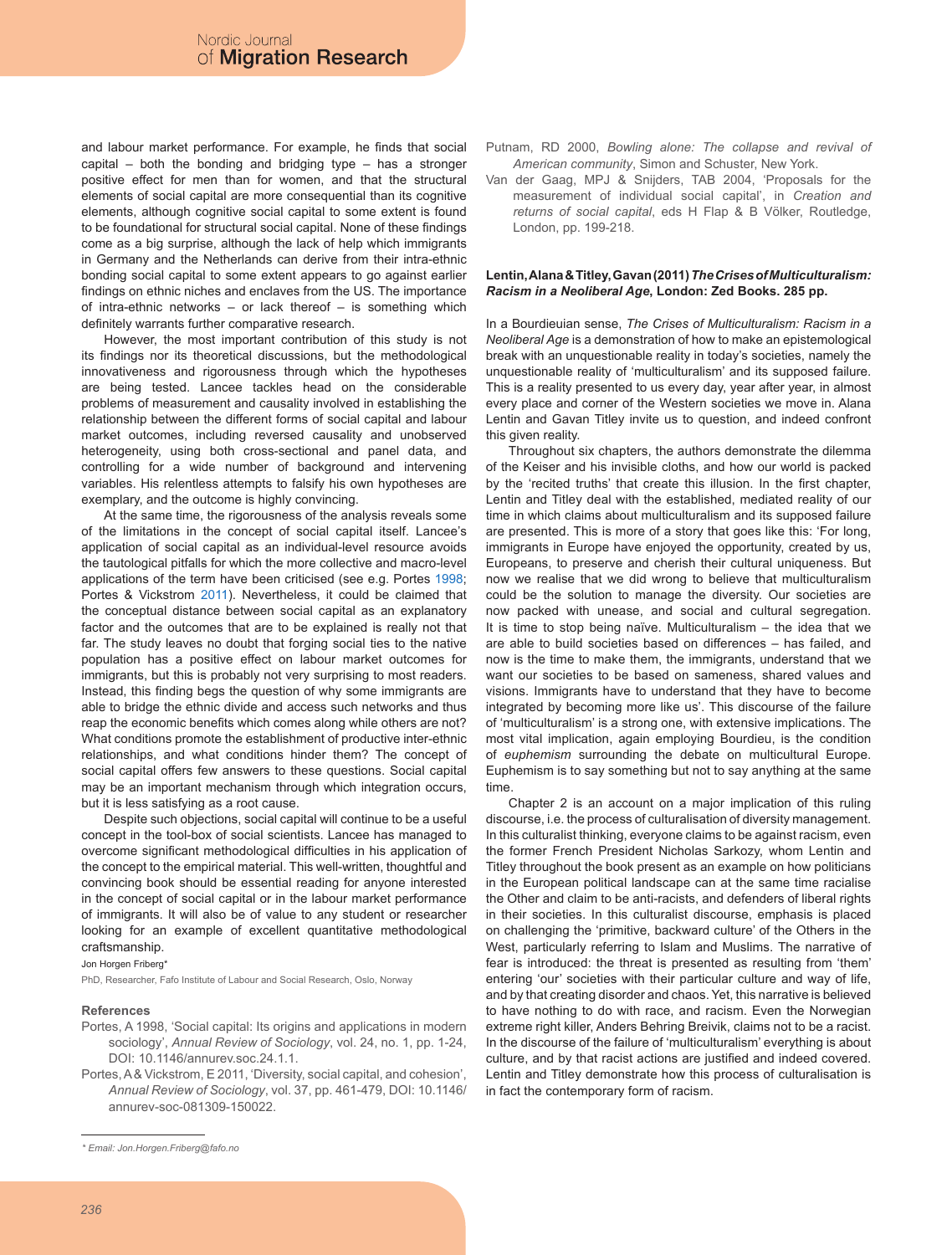In the third chapter, the authors further account on neoliberal ideology and the struggles to preserve supposedly liberal values. Debates in the West, whether about Mohammad cartoons in Denmark, headscarves in France, or minarets in Switzerland, constantly turn to be scenes to fight for liberal values. Particularly, Islam and Muslims are criticised for the lack of ability to comprehend and implement liberal values in their culture, religion, ways of life and processes of integration into Western societies. Lentin and Titley remind us that at the heart of the liberal world view, there is a massive essentialisation of the Other. In the following chapter, they continue to demonstrate the extension of neoliberal ideology within Western public sphere; there is often an astonishing alliance, or symmetry, between neoliberal ideas and media discourses on the existing diversity in the West. The commonality is perhaps to be found in the narrative of fear. While neoliberal discourses present fears of the rise of illiberal values and thus societal changes to the worse, the media discourse operates within the narrative of fear by presenting examples and warning us about what is going to happen if we do not challenge the Other and her values.

Chapter 5 illustrates the ways culture, today, stands as a tool for control by governments. According to Lentin and Titley, governments are involved in continuous reproduction of control and legitimisation. This reproduction is possible by employing culture in order to define good and bad diversity. Good diversity is a diversity in which the Others are like 'us', act as 'us' and believe in the same values. On the other hand, bad diversity is defined as diversity marking the difference – for example, minarets or Muslim women's headscarves/full cover because they fall outside Western definitions and categories of right or wrong. Once again these definitions and categories are presented as having nothing to do with race and racism. In such accounts, racism is no longer a relevant category, and it never occurs in our societies. Instead of racism, the focus is on private matters, often linked to the qualities of the immigrant subject. This is the euphemistic practice: to speak about challenges caused by the existing difference in our societies, but never to address the ongoing racial practices. This is the echo of Stuart Hall reminding us of the white people's difficulties to speak of questions of race and racism.

The last chapter of the book brings us back to the public sphere by presenting new areas of culturalist and essentialist approaches towards the Others, particularly Muslims. While the previous chapter explored the symmetry between liberal ideology and media events, politics and governmentality, the final chapter explores the symmetry of feminism and sexual democracy when discussing Muslims. In fact, I read this chapter as a demonstration of how 'a turn to the political Right' is not only restricted to the established institutions in the European societies but can also be seen in progressive social movements such as feminist and gay rights movements. The book should surely be read as both an examination of the right wing's racist attacks on multiculturalism, as well as of the engagement of the progressive movements on the left in the processes of culturalisation and essentialisation of the Other.

*The Crises of Multiculturalism* is a very important book for all those who want to understand the processes of racialisation in contemporary Europe. For those interested in gaining knowledge regarding the complicated ongoing debates on multiculturalism and immigration, the book offers a wonderful reading, packed with references and examples from almost every corner of Europe.

Sharam Alghasi\* PhD, Sociologist **Svašek, Maruška (ed.) (2012)** *Moving Subjects Moving Objects: Transnationalism, Cultural Production and Emotions***, New York: Berghahn Books, 286 pp.** 

A recently edited book by Maruška Svašek entitled, *Moving Subjects Moving Objects: Transnationalism, Cultural Production and Emotions,* provides a lively and fresh approach to synthesising an interdisciplinary platform for a set of ethnographically rich, empirically and theoretically grounded accounts of how materiality is mediated in the dynamic interplay of people, places and emotions. A now burgeoning field of research in the social sciences, emotionality, serves as the core analytical tool in the volume in the interpretation of the mobilities of social subjects and material objects. The volume presents a series of case studies on migration processes, transitional objects and artistic production within the threefold analytical prism of *transit*, *transition* and *transformation* that the editor expertly develops and theoretically grounds in a thorough introduction.

The volume is an excellent contribution to the ongoing debates about globalisation and cultural production as it explores the aspects of the mobilities of objects and subjects. The contributions come from anthropologists, sociologists, historians and art historians who draw eclectically from cultural and migration studies in addition to their respective disciplinary fields. Materiality and emotionality are also explored through transnational experiences within an extensive range of regional contexts in Europe, the US, Asia, Africa and the Caribbean.

The volume consists of 11 contributions. Chapters 1–8 focus on migration processes, whereas Chapters 9–11 deal with transition in the artistic domain. Chapter 1 by Fiona Parrott presents a view on migration from a street in South London in examining materiality, memories and emotion. The author explores how emotions and memories are evoked by ordinary, everyday possessions such as clothing, music, furniture and photographs. The ethnographic analysis in this chapter offers rich insights into a global city, London and the complex interactions that take place in an ordinary residential location, articulated through the stories of residents as narratives of sensory, material and social identification.

Chapter 2 by Kathy Burrell examines the lives of Polish immigrants as shaped by a politics of a festive materiality through objects of Christmas. The study offers an interesting example of the complexity of migration as both an emotional and material journey. Moreover, intriguing homemaking processes in the diaspora during Christmas are discussed as entwined with the material components of the holiday/celebration signifiers.

Chapter 3 by Eddy Plasquy looks at a Spanish migrant community in Belgium. This contribution contextualises how the statue of the Virgin Mary of El Rocio has gained emotional and social agency among the migrant community. The focus of the analysis is the materiality of the statue and how the symbolic power of such an object has made the community visible as a social body within the wider society. The chapter offers an interesting account of how identity, religion and the agency of images are intertwined with the migratory experience of Spanish migrants in Belgium.

Chapter 4 discusses the sweater business and the Tibetan diaspora in India as a commodity exchange and a process of mediation of agency. The chapter examines how Tibetans construct relationships and boundaries between themselves and Indians through the process of trade and its inherent interactions. The ethnographic material is given a narrative prominence through the very object of trade, namely, the sweater. Sweaters, in this context are sold, bought, displayed, stored, transported, along with

*<sup>\*</sup> E-mail: sharam.alghasi@sai.uio.no*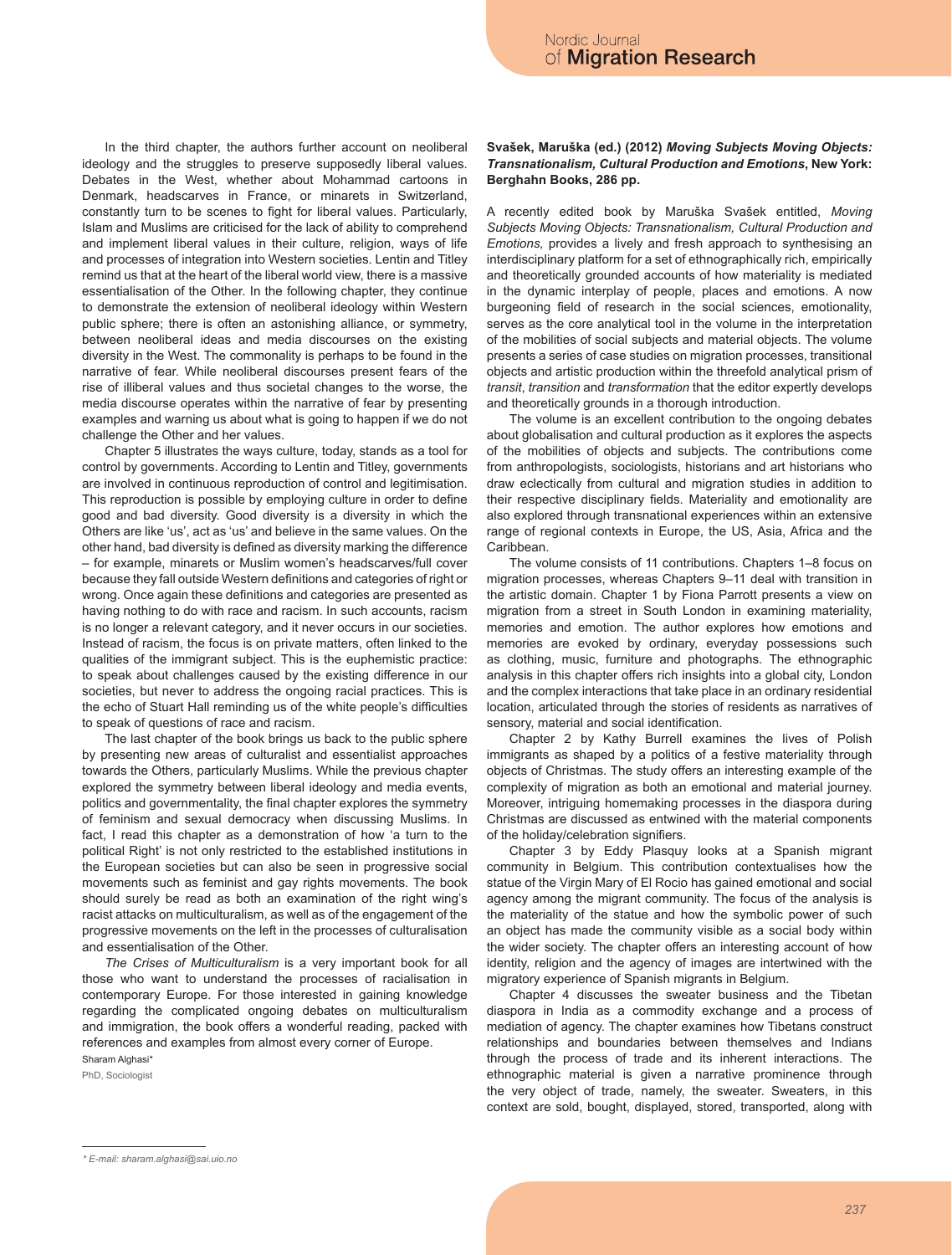mediations of trust, distrust, exchange and belonging. The chapter develops theorisations of social aspects of commodity exchange and the trade of sweaters as objects mediating agency. As mediators of agency, sweaters are also objects constructing both belonging and non-belonging of the Tibetan diaspora in India.

In Chapter 5, Anne Sigfrid Grønseth explores how Tamil refugees in northern Norway construct self-identities, belonging and emotional well-being through blessed amulets of images of Hindu deities and ritual entities. The author draws from a previous study on illness and well-being among Tamil refugees by revisiting the material and focusing on relations of the refugees in exile with artefacts as part of their everyday transnational life and relations with kinship, homeland and religiosity. Such diasporic relations are underpinned by intersubjective emotionalities and new identities. The objects in this study mediate time, space and emotion by providing comfort and togetherness and leading to a sense of self and identity.

Chapter 6 by Sameera Maiti discusses 'dying arts' among the Karen of Andaman Islands in India. This chapter analyses the dynamic relationship between emotion and art in a critical manner in order to argue the impact of this dynamic on the protection of cultural heritage. The case studies offer particularly fascinating accounts of the interplay of emotions, art and the politics of tribal relations.

Chapter 7 presents the case of the Italian diaspora originating from the island of Lussin which is located in the Adriatic Sea between Italy and the Balkans, and artefacts as mediators of space, time and self. Emotional and multi-sensorial engagements with photographic publications point to how memory is mediated through artefacts and how a sense of belonging is constructed. In this research, photographs provide a transitional experience that trigger particular emotional effects and the reproduction of roots.

Chapter 8 by Maggie O'Neill provides an analysis of an arts research project that incorporated participatory action research and participatory arts to examine belonging and its meaning to four transnational communities in the Midlands region of Britain. The author discusses her engagement with a particular arts gallery and exhibition and reflects on her experiences of the emotional, relational and sensory dynamics involved. The research aims to inform social and cultural policy in relation to migrants and to challenge existing stereotypes. There is a particularly intriguing methodological approach used by the author, what she names as 'ethno-mimesis' during which she explores the sensuousness of ethnography of arts by immersing herself in the lives of her participants and by combining biographical research with ethnography. Some of the narratives are particularly emotional as they are evocative of memories of suffering that dislocation and loss often stimulate.

In Chapter 9, Deborah Schultz discusses the artist Arnold Daghani and his life as a series of displacements and relocations and settlement in the UK in search of his artistic dream. The basis of this study is formed by an examination of Daghani's books as they have a particular object-like character and the fact the Daghani transported them whenever he moved allowed him to create a sense of homeness across space and time. The books have a complexity of emotional significance as he worked on them for many years while reflecting on his life of displacement and his troubled personal history. Memory also figures significantly as the layers of memory extend his agency through the books as objects and containers of emotions. Schultz demonstrates through her analysis that emotion, motion and memory interact in a complex way in Daghani's work by also communicating artistic elements, the impact of migration and trauma, and the historical legacy of the Holocaust.

Chapter 10 by Leon Wainwright explores Indo-Trinidadian emotional and aesthetic dimensions of diaspora experience. The chapter offers an emotional chronology of 'Indian art' in Trinidad and the cultural production of this particular art, which illustrates how Trinidad's changing demands for ethnic difference are constructed visually in aesthetic terms. The volume's metaphors of transit, transition and transformation are particularly significant here as in Trinidad they demonstrate how ethnicity and creative practices intersect and underscore the emotionally affective presence of cultural practices.

Finally, the last chapter, Chapter 11, a contribution by the editor of the book volume, Maruška Svašek evaluates subjects and objects through emotions. The chapter discusses a gathering for an artistic performance by the US-based Ghanian migrant artist, George Hughes, entitled, 'What You Perceive is What you Conceive'. Svašek discusses the event of the art performance as a transnational artistic setting during which both objects (photographs) and subjects (participants) are implicated in the cultural production of meaning and the emotional dynamics of the event. Not only the artist but also individual members attending the event were involved as agents of cultural production in the creative imagination and symbolic construction of perception and conception of hybridity, mobility and art.

As both material objects and social subjects continue to circulate in a world of movement, the global landscape of cultural and affective production becomes even more pertinent to new ethnographies and interdisciplinary theorisations. In a world of transit, transition and transformation, more research is needed to underpin the nuanced relations between materialities and subjectivities and the underlying dimensions of their sensorial, aesthetic, cultural and emotional processes on a local and global scale. This volume is a stimulating and vibrant start to the discussion of the dialectics of objectsubject, the agencies in the mobility processes and the dynamics of such emotional interactions that shape individual and collective experience. The in-depth case studies in this volume contribute to such a discussion and will certainly initiate further study in this exciting field of materialities, mobilities and emotionalities.

Anastasia Christou\*

Dr, Reader in Sociology, School of Law, Middlesex University, UK

## **Valenta, Marko & Berg, Berit (eds.) (2012)** *Asylsøker – i velferdsstatens venterom***, Oslo: Universitetsforlaget. 252 pp.**

This volume, edited by Marko Valenta and Berit Berg, is an important and highly relevant contribution to new knowledge on the development of the asylum area in contemporary Norway. There are two main reasons for its actuality. First, the volume sheds light on Norwegian asylum policy and asylum system in a time of change through a holistic approach on relevant issues at, respectively, macro, meso and micro level. Secondly, the vulnerability of asylum seekers' situation is addressed from various angles, giving this research field a much needed documentation of the group's precarious living conditions.

The book, consisting of 12 chapters, does not just explore the development of Norwegian asylum policy and the asylum system per se. It also goes into details on how factors at the institutional level influence the lives of asylum seekers living in asylum centers while waiting for a reply on their application or to be returned (voluntarily or involuntarily). A significant part of the analysis is linked to the

*<sup>\*</sup> E-mail: a.christou@mdx.ac.uk*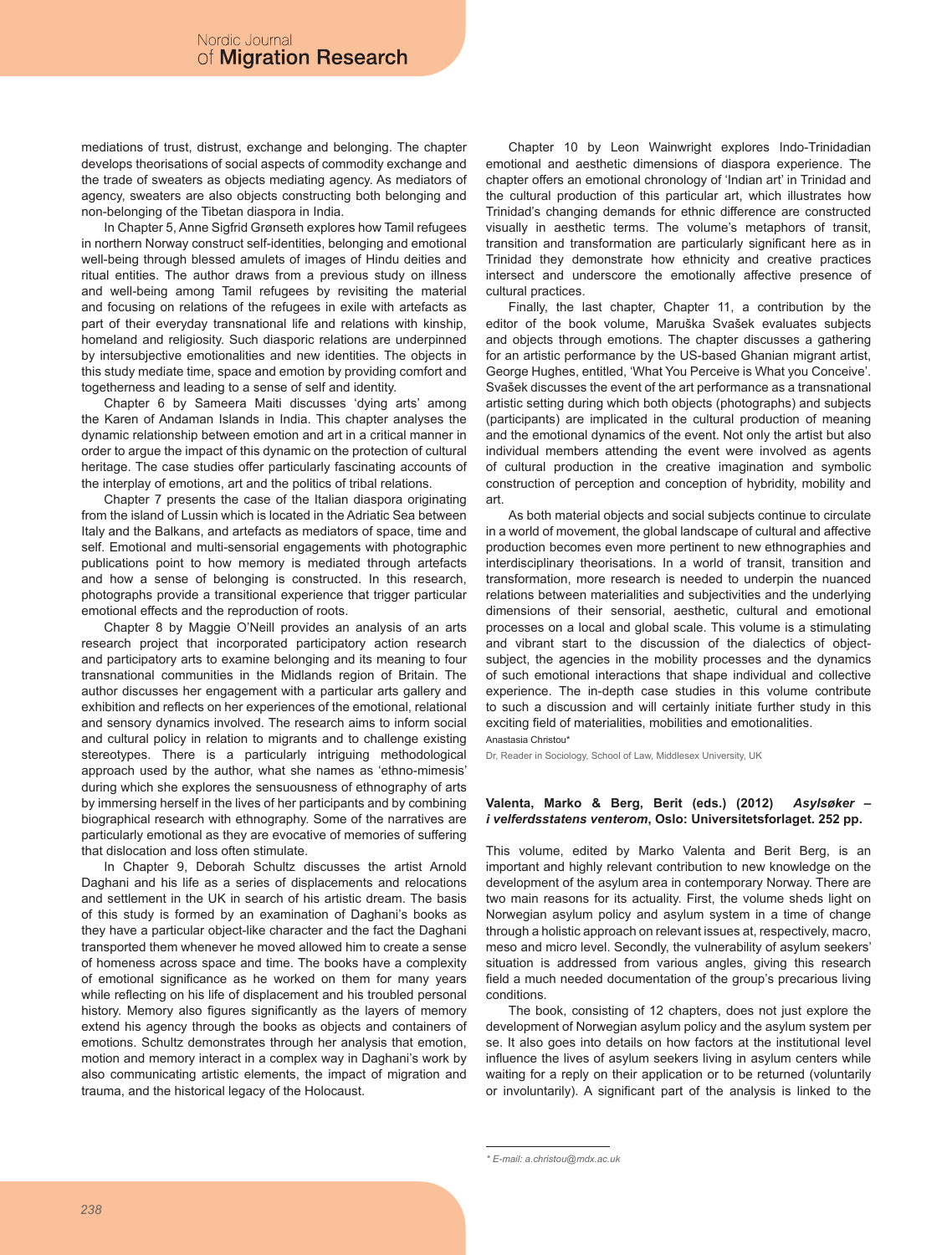classical sociological discussion on relations between structures and individuals, where the specific situation of asylum centers is seen as a complex system with relevant environments and sub-systems. The understanding of asylum centers as more or less closed sub-systems brings attention to the very relevant concept of *total institutions* (Goffman 1961), where the link between the institutional level and the individual level is discussed in relation to asymmetric power relations between asylum seekers and asylum center staff.

The structure of the book makes the reading progressive, starting out with two chapters that serve as both a historical and theoretical framework. After an introductory chapter, Chapter 2 by Berit Berg gives thorough background knowledge on the development of different parts of the asylum area in Norway during the past three decades. Berg shows how various trends have influenced the asylum area in general and the reception system in particular. This chapter provides a useful backdrop for the entire volume. In Chapter 3, Marko Valenta draws a sociological theoretical frame for analysing the central issues addressed in the various chapters. Of particular interest is the approach to the asylum system as a complex social system that includes various issues and actors at macro, meso and micro level. Chapter 4 by Jan-Paul Brekke is mainly concerned with the arrival and migration processes of asylum seekers and provides a more detailed and comprehensive explanation on the choice to seek asylum in Norway. In Chapter 5, Nora Sveaass, Vigdis Vevstad and Brekke explore how vulnerable migrants are identified and categorised by the system, and discuss implications connected to lack of institutionalised guidelines and practices when working with this group.

The following three chapters deal with issues related to everyday life, social interaction and identity. These chapters focus on both the arrival phase and the process and challenges of adapting to life in the asylum center. The subject of power is central in Chapter 6 where Valenta describes how everyday life and social relations in an asylum center are conditioned by the inequality of social and legal positions. The asymmetric power relations between asylum seekers and staff representing the system are enhanced by the limited rights of the asylum seeker. The relations between actors at the interactional level is described as being constantly negotiated, producing and reproducing constellations of 'us' and 'them'. In Chapter 7, Valenta develops a detailed analysis of asylum seekers' experience of being stigmatised and how they cope with the situation of being treated as deviants. In Chapter 8, Kristin Thorshaug and Valenta analyse and discuss challenges related to employing ethnic diverse staff in asylum centers. The question of diversity is not only related to the relationship between staff and asylum seekers but also to the position of employees with ethnic minority background – being employed in low-skilled or part-time positions. In Chapters 9 and 10, the special situation of children and minors in asylum centers is analysed and discussed. Chapter 9 by Kirsten Lauritsen places focus on the lack of equal rights to inclusion in ordinary institutions such as kindergartens and schools. The lack of rights is problematised in relation to the children's quality of life and the effect on their psychological development and wellbeing. In Chapter 10, Ketil Eide and Hilde Lidén discuss how the vulnerable group of unaccompanied minors is met by the Norwegian asylum system, the uncertainty of their life situation and lack of close contact with significant others. Insecurity is a general challenge in all modern societies (Hughes 1964), but this is, however, increased in the situation of asylum seekers.

The final two chapters of the book address issues related to rejection as well as return and reintegration programmes. Chapter 11 by Erlend Paasche and Arne Strand deals with the challenges of reintegration processes and life course development in relation to repatriation programmes. Finally, in Chapter 12 Valenta analyses how rejected asylum seekers who resist deportation make use of networks and social relations, and how the dependency on these relations affects them.

The book addresses central challenging aspects of the asylum system in Norway. The various contributions bring together a detailed and comprehensive document of a very complex research field. One of the strengths is that the volume does not only focus on various levels of analysis and discussions, but to a large degree sheds light on the relation between levels. Across the chapters, there are several significant themes. One of these is loss of control. This plays an important role in relation to how everyday life in a total institution prevents asylum seekers from conducting a normal life with the possibility of keeping ones biographical project going (Giddens 1991). Life in a total institution such as asylum centers tends to be characterised by suffering, where the individuals gradually lose control over their lives (Strauss 1959). The descriptions from interviews with asylum seekers show how the deprivation of control is connected to isolation from the ordinary world, which is often experienced as being stigmatising (Goffman 1963).

Another important theme addressed is the vulnerability of this migrant group. Asylum seekers have special needs that must be met, such as medical care or psychological support. But also children and minors are in particular vulnerable in the absence of carrying on a normal life. The risk of permanent damage to vulnerable minors is shown to be particularly high due to isolation and passivity, and it is therefore crucial that the living conditions in the centers supports a normal life as much as possible. The matter of rights is essential to the possibilities of conducting a kind of normal life with participation in common activities and institutions such as schools and kindergartens. An especially strong critique of the current policy is that unaccompanied minors between 16 and 18 do not have equal access to social institutions as other children have. This difference in rights and treatment among young people is problematised and questioned in relation to human rights.

The critical voice of how life in asylum centers seriously affect the wellbeing of asylum seekers could, however, have been developed more in the direction of how various groups of asylum seekers react to and cope with their life situation in general and with living in an asylum center in specific. Furthermore, it would be relevant to address the transformation of asylum seekers' life course and how this affects their identity construction and the future development of their biographical project. Finally, a scrutinising analysis of the power relations between the various actors and groups of actors would be a highly appropriate and interesting dimension to include in the book. Not at least because power positions are crucial for both the experiences and opportunities related to being an asylum seeker.

The book is in many ways an important documentation of the need for increased attention on the asylum area, both regarding policies and discourses at macro level, in relation to implementation and practices in the asylum centers at meso level and the impact hereof on individuals. Even though the volume concerns the Norwegian asylum situation, it is highly relevant to draw upon in a broader Nordic context as there are certain similarities between the countries, which in particular makes the analysis of the Norwegian situation applicable to other Nordic country cases.

### Trine Lund Thomsen\*

PhD, Associate Professor, Center for the study on Migration and Diversity (CoMID), Aalborg University, Denmark

*<sup>\*</sup> E-mail: tlt@cgs.aau.dk*